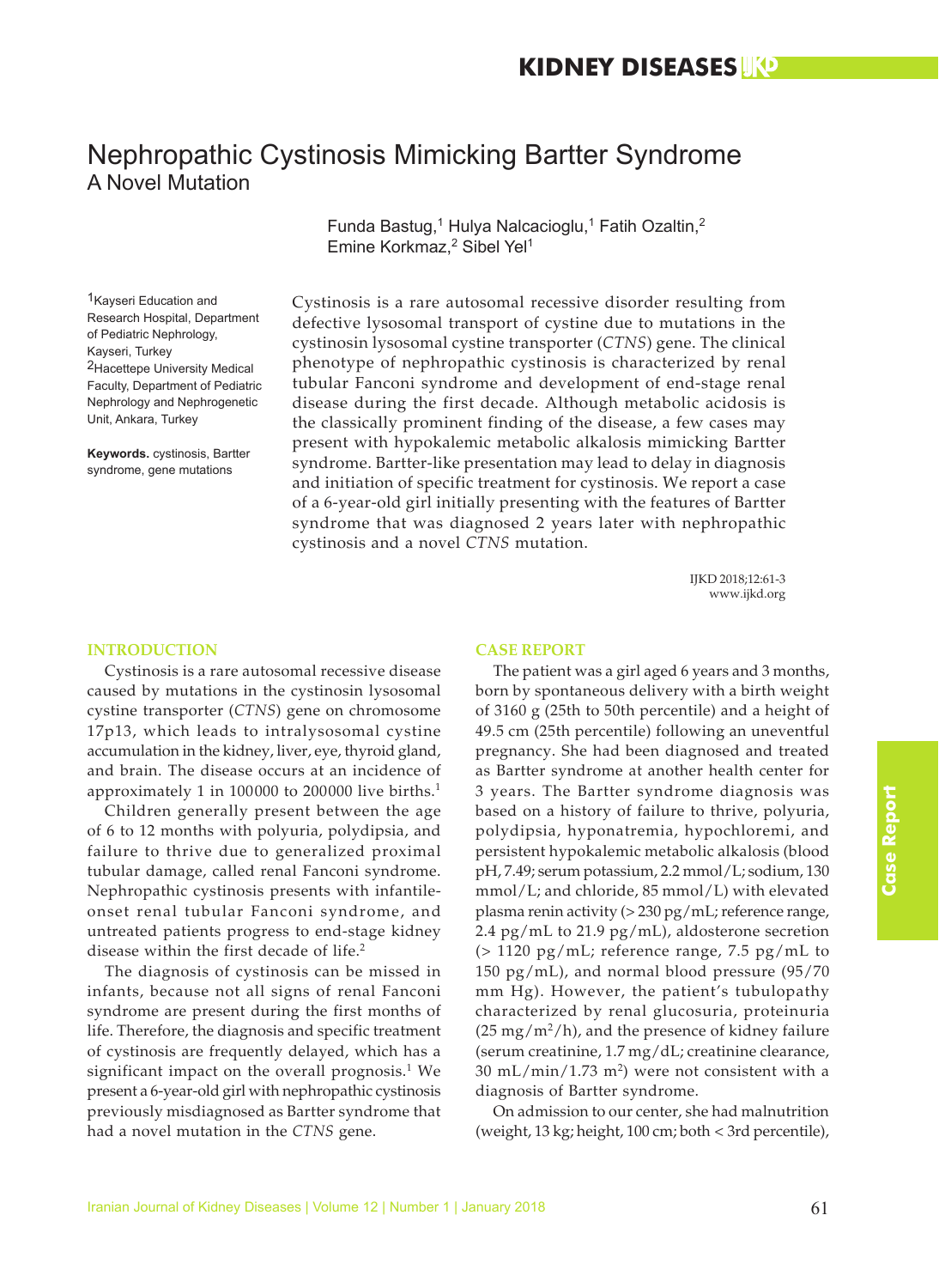photophobia, hepatomegalia, and splenomegalia on physical examination. Complete blood count revealed a hemoglobin level of 10 g/dL, mean corpuscular volume of 87 fl, leukocyte count of 6.7 ×  $10^9$ /L with a normal differential, and platelet count of 220  $\times$  10<sup>9</sup>/L. Urinalysis revealed a specific gravity of 1004 and pH of 6.5; glucose and protein of 2+; and normal microscopic examination results. Urine amino acids were normal. Blood chemistry analysis showed a sodium level of 130 mmol/L, potassium level of 2.5 mmol/L, chloride level of 86 mmol/L, blood urea nitrogen level of 48 mg/dL, creatinine level of 2.2 mg/dL, creatinine clearance level of 22 mL/min/1.73 m<sup>2</sup>, calcium level of 8.1 mg/dL, phosphorus level of 3.5 mg/dL, alkaline phosphatase level of 885 U/L, and parathyroid hormone level of 455 pg/mL. Liver function tests were normal. Arterial blood gas analysis showed metabolic alkalosis (pH, 7.49; HCO<sub>3</sub>, 26 mmol/L). Thyroid function tests revealed hypothyroidism (free T4, 0.24 ng/mL; thyroid-stimulating hormone, 100 mIU/ mL). Renal ultrasonographic examination revealed bilateral grade 1 hydronephrosis and parenchymal hyperechogenicity. Voiding cystoureterography revealed no vesicoureteral reflux.

Having considered a possible diagnosis of cystinosis, slit-lamp examination of the cornea was performed and revealed the punctate needle-shaped crystals. The leukocyte cystine content level was 15.1 mg/mL (reference range, 0 mg/mL to 0.03 mg/ mL). Analysis of all the *CTNS* exons in our patient revealed homozygous c.853-1G>A novel splice mutation that confirmed the diagnosis of cystinosis.

The management was started with correction of fluids and electrolytes replacement mainly with potassium chloride, treatment of hypothyroidism with L-thyroxine. The specific treatment with cysteamine bitartrate (65 mg/kg/d in 4 doses), and cysteamine eye drops were initiated. She was also administered phosphate, vitamin D supplements, and levothyroxine. As of the preparation of this article, she was 9 years old. Unfortunately, she had progressed to end-stage kidney disease and was on peritoneal dialysis therapy.

#### **DISCUSSION**

In our report, we describe a rare case of cystinosis where the first presentation begins with the features of Bartter syndrome. Although it is well known that cystinosis may begin with the features of Bartter

syndrome or be associated with it later, only 10 cases have been reported in the literature. $3-12$  The cause of this unusual presentation of cystinosis is still unclear. Some authors have speculated that sodium-dependent transtubular transport defect causes increasing distal tubular delivery of sodium, which results in enhanced exchange of sodium for potassium and hydrogen ions.<sup>8</sup> In addition, hyperreninemia and hyperaldosteronemia may contribute to metabolic alkalosis.

Cystinosis with hypochloremic metabolic alkalosis was reported for the first time in a 5-year-old boy by Berio in 1978.<sup>3</sup> Since then, up to 10 cases with nephropathic cystinosis have been reported that initially presented Bartter syndrome findings. Only 1 case report mentions performing genetic mutation analysis. Pennesi and coworkers<sup>8</sup> described 2 siblings with nephropathic cystinosis presenting with features of Bartter syndrome and determined their genetic profile. Both affected siblings were compound heterozygotes showing a 57257-bp deletion and a new nonsense mutation (1044G>A) that produced a stop codon in the transmembrane region of the cystinosin protein. The mother was heterozygous for the 57257-bp deletion, while the father was heterozygous for the new missense mutation (1044G>A). They concluded that further genetic study of other similar cases and correlation between genotype and phenotype might yield more useful evidence.

After identification of the cystinosis gene (*CTNS*), more than 100 *CTNS* mutations have been defined. The most frequent *CTNS* mutation which constitutes 75% of the mutated alleles in patients of Northern European alleles, is a large 57-kb deletion involving the first 9 exons and part of exon  $10<sup>1</sup>$  However, the spectrum of the mutations varies according to geography. The occurrence of the deletion was limited in the Eastern Mediterranean and Middle East. Topaloglu and colleagues $13$  investigated the genetic characteristics of 12 Turkish patients with cystinosis and observed that none carried the 57 kb deletion. Recently, a new study from Turkish Cystinosis Study Group reported that none of the Turkish patients in their nationwide study had the 57-kb deletion, but 7 novel mutations were identified. The most common mutations identified were c.681G.A (p.Glu227Glu; 31%), c.1015G.A (p.Gly339Arg; 22%), and c.18\_21 del (p.Thr7Phefs\*7; 14%).<sup>14</sup> Another study from Iran showed that none